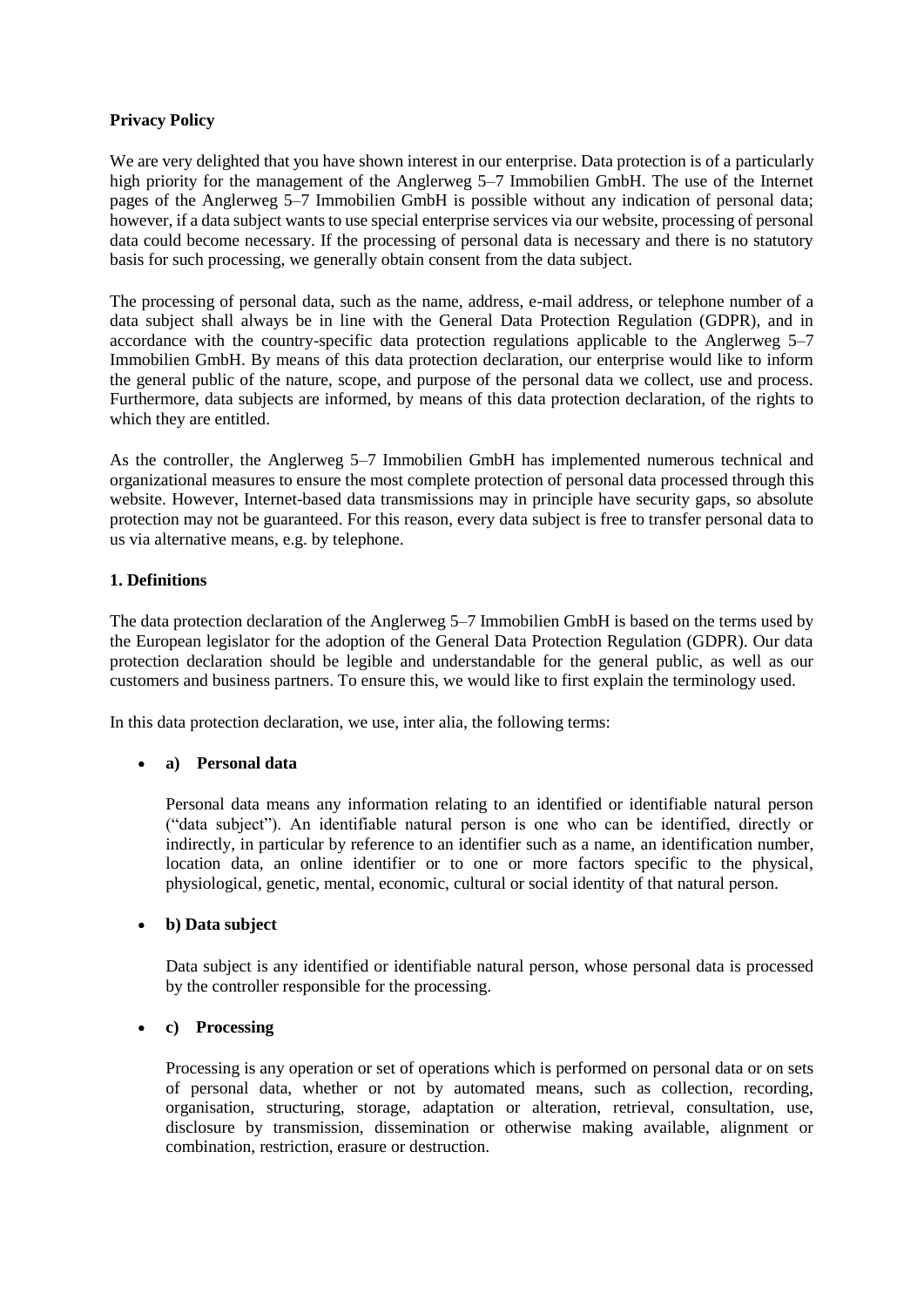## • **d) Restriction of processing**

Restriction of processing is the marking of stored personal data with the aim of limiting their processing in the future.

### • **e) Profiling**

Profiling means any form of automated processing of personal data consisting of the use of personal data to evaluate certain personal aspects relating to a natural person, in particular to analyse or predict aspects concerning that natural person's performance at work, economic situation, health, personal preferences, interests, reliability, behaviour, location or movements.

## • **f) Pseudonymisation**

Pseudonymisation is the processing of personal data in such a manner that the personal data can no longer be attributed to a specific data subject without the use of additional information, provided that such additional information is kept separately and is subject to technical and organisational measures to ensure that the personal data are not attributed to an identified or identifiable natural person.

## • **g) Controller or controller responsible for the processing**

Controller or controller responsible for the processing is the natural or legal person, public authority, agency or other body which, alone or jointly with others, determines the purposes and means of the processing of personal data; where the purposes and means of such processing are determined by Union or Member State law, the controller or the specific criteria for its nomination may be provided for by Union or Member State law.

#### • **h) Processor**

Processor is a natural or legal person, public authority, agency or other body which processes personal data on behalf of the controller.

#### • **i) Recipient**

Recipient is a natural or legal person, public authority, agency or another body, to which the personal data are disclosed, whether a third party or not. However, public authorities which may receive personal data in the framework of a particular inquiry in accordance with Union or Member State law shall not be regarded as recipients; the processing of those data by those public authorities shall be in compliance with the applicable data protection rules according to the purposes of the processing.

#### • **j) Third party**

Third party is a natural or legal person, public authority, agency or body other than the data subject, controller, processor and persons who, under the direct authority of the controller or processor, are authorised to process personal data.

#### • **k) Consent**

Consent of the data subject is any freely given, specific, informed and unambiguous indication of the data subject's wishes by which he or she, by a statement or by a clear affirmative action, signifies agreement to the processing of personal data relating to him or her.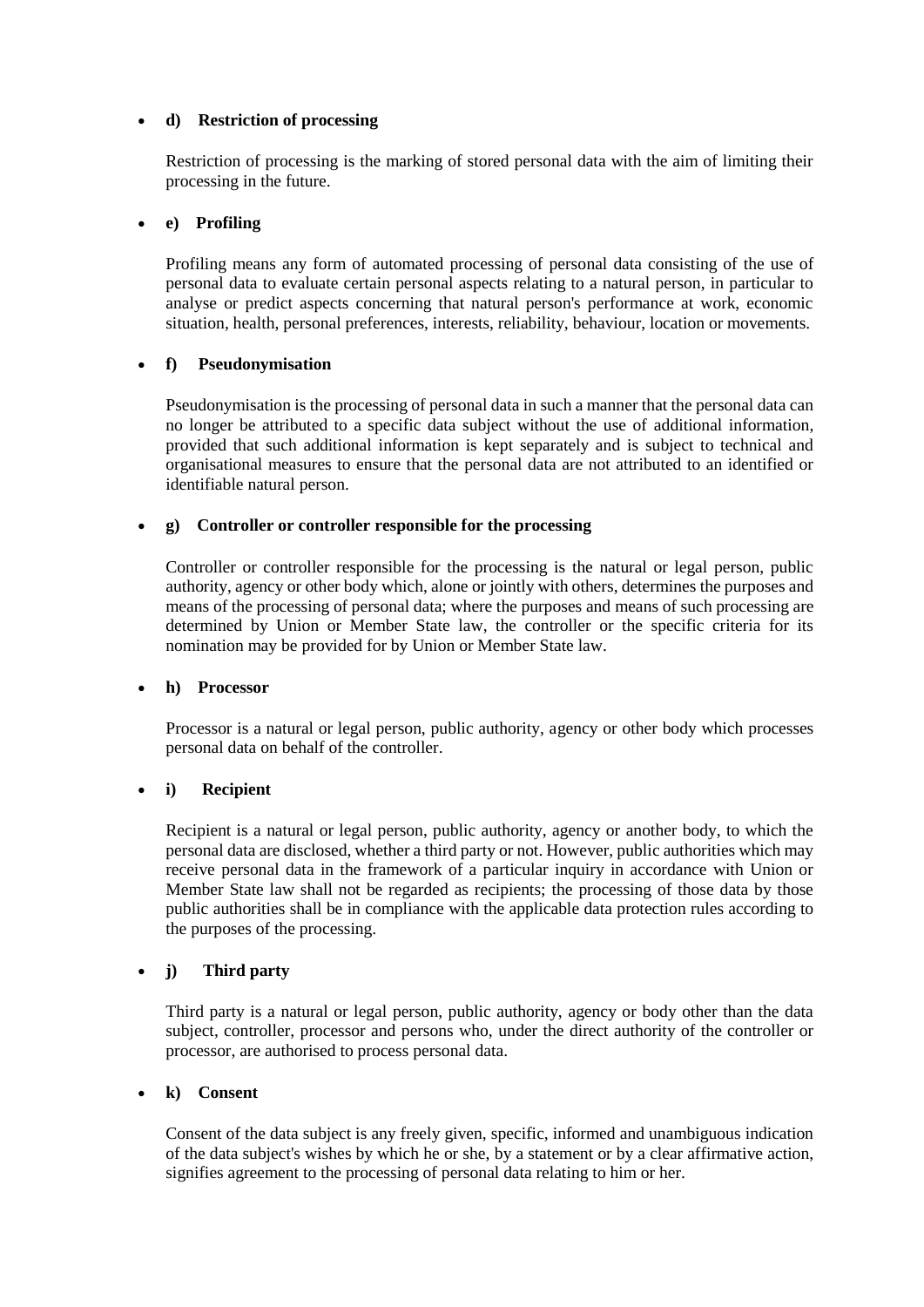## **2. Name and Address of the controller**

Controller for the purposes of the General Data Protection Regulation (GDPR), other data protection laws applicable in Member states of the European Union and other provisions related to data protection is:

Anglerweg 5–7 Immobilien GmbH

Schiffmühlenstraße 55/2

1220 Wien

Österreich

Phone: +4313050720976500

Email: info@anglerweg.com

Website: www.anglerweg.com

#### **3. Cookies**

The Internet pages of the Anglerweg 5–7 Immobilien GmbH use cookies. Cookies are text files that are stored in a computer system via an Internet browser.

Many Internet sites and servers use cookies. Many cookies contain a so-called cookie ID. A cookie ID is a unique identifier of the cookie. It consists of a character string through which Internet pages and servers can be assigned to the specific Internet browser in which the cookie was stored. This allows visited Internet sites and servers to differentiate the individual browser of the dats subject from other Internet browsers that contain other cookies. A specific Internet browser can be recognized and identified using the unique cookie ID.

Through the use of cookies, the Anglerweg 5–7 Immobilien GmbH can provide the users of this website with more user-friendly services that would not be possible without the cookie setting.

By means of a cookie, the information and offers on our website can be optimized with the user in mind. Cookies allow us, as previously mentioned, to recognize our website users. The purpose of this recognition is to make it easier for users to utilize our website. The website user that uses cookies, e.g. does not have to enter access data each time the website is accessed, because this is taken over by the website, and the cookie is thus stored on the user's computer system. Another example is the cookie of a shopping cart in an online shop. The online store remembers the articles that a customer has placed in the virtual shopping cart via a cookie.

The data subject may, at any time, prevent the setting of cookies through our website by means of a corresponding setting of the Internet browser used, and may thus permanently deny the setting of cookies. Furthermore, already set cookies may be deleted at any time via an Internet browser or other software programs. This is possible in all popular Internet browsers. If the data subject deactivates the setting of cookies in the Internet browser used, not all functions of our website may be entirely usable.

### **4. Collection of general data and information**

The website of the Anglerweg 5–7 Immobilien GmbH collects a series of general data and information when a data subject or automated system calls up the website. This general data and information are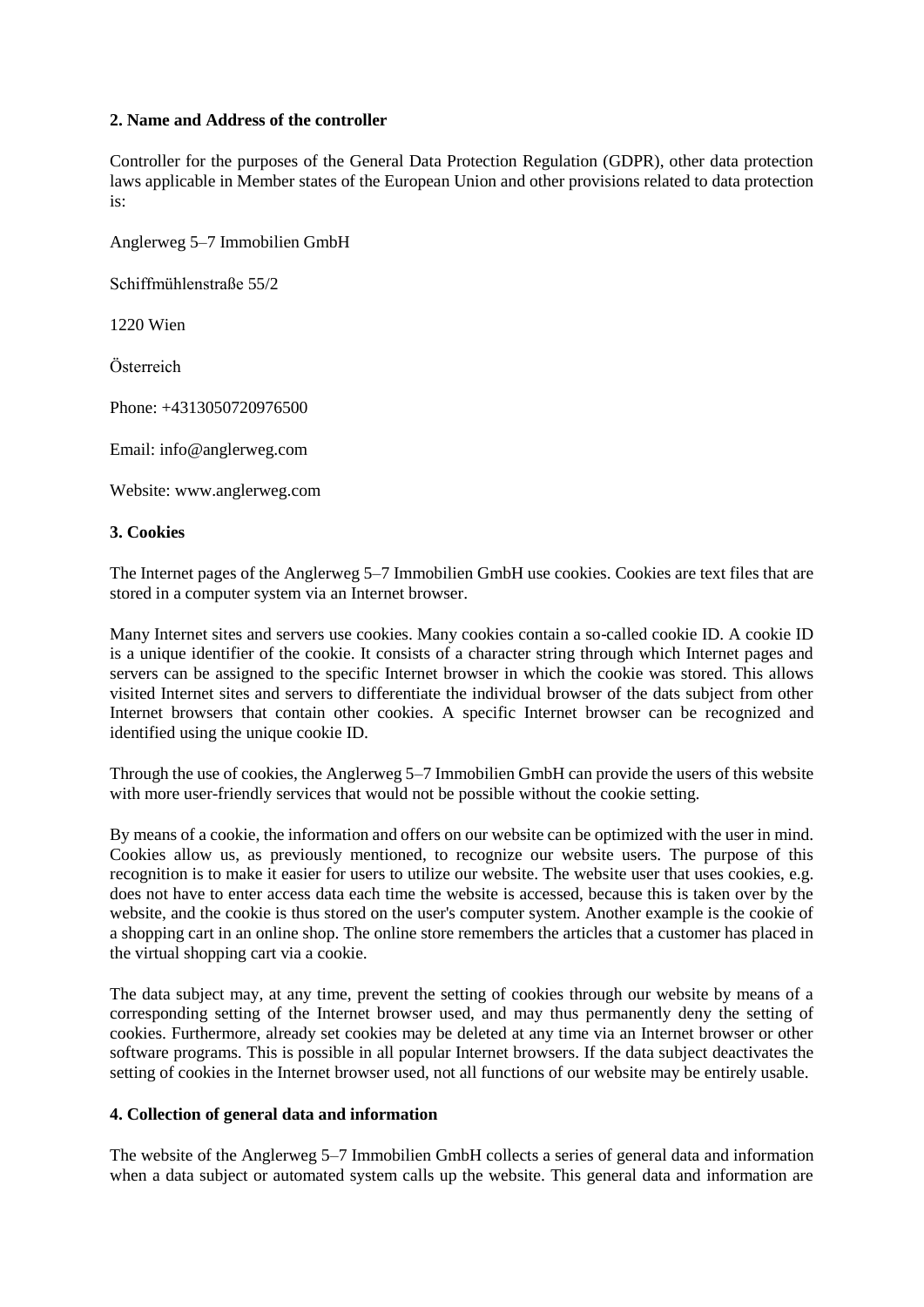stored in the server log files. Collected may be (1) the browser types and versions used, (2) the operating system used by the accessing system, (3) the website from which an accessing system reaches our website (so-called referrers), (4) the sub-websites, (5) the date and time of access to the Internet site, (6) an Internet protocol address (IP address), (7) the Internet service provider of the accessing system, and (8) any other similar data and information that may be used in the event of attacks on our information technology systems.

When using these general data and information, the Anglerweg 5–7 Immobilien GmbH does not draw any conclusions about the data subject. Rather, this information is needed to (1) deliver the content of our website correctly, (2) optimize the content of our website as well as its advertisement, (3) ensure the long-term viability of our information technology systems and website technology, and (4) provide law enforcement authorities with the information necessary for criminal prosecution in case of a cyberattack. Therefore, the Anglerweg 5–7 Immobilien GmbH analyzes anonymously collected data and information statistically, with the aim of increasing the data protection and data security of our enterprise, and to ensure an optimal level of protection for the personal data we process. The anonymous data of the server log files are stored separately from all personal data provided by a data subject.

## **5. Subscription to our newsletters**

On the website of the Anglerweg 5–7 Immobilien GmbH, users are given the opportunity to subscribe to our enterprise's newsletter. The input mask used for this purpose determines what personal data are transmitted, as well as when the newsletter is ordered from the controller.

The Anglerweg 5–7 Immobilien GmbH informs its customers and business partners regularly by means of a newsletter about enterprise offers. The enterprise's newsletter may only be received by the data subject if (1) the data subject has a valid e-mail address and (2) the data subject registers for the newsletter shipping. A confirmation e-mail will be sent to the e-mail address registered by a data subject for the first time for newsletter shipping, for legal reasons, in the double opt-in procedure. This confirmation e-mail is used to prove whether the owner of the e-mail address as the data subject is authorized to receive the newsletter.

During the registration for the newsletter, we also store the IP address of the computer system assigned by the Internet service provider (ISP) and used by the data subject at the time of the registration, as well as the date and time of the registration. The collection of this data is necessary in order to understand the (possible) misuse of the e-mail address of a data subject at a later date, and it therefore serves the aim of the legal protection of the controller.

The personal data collected as part of a registration for the newsletter will only be used to send our newsletter. In addition, subscribers to the newsletter may be informed by e-mail, as long as this is necessary for the operation of the newsletter service or a registration in question, as this could be the case in the event of modifications to the newsletter offer, or in the event of a change in technical circumstances. There will be no transfer of personal data collected by the newsletter service to third parties. The subscription to our newsletter may be terminated by the data subject at any time. The consent to the storage of personal data, which the data subject has given for shipping the newsletter, may be revoked at any time. For the purpose of revocation of consent, a corresponding link is found in each newsletter. It is also possible to unsubscribe from the newsletter at any time directly on the website of the controller, or to communicate this to the controller in a different way.

## **6. Newsletter-Tracking**

The newsletter of the Anglerweg 5–7 Immobilien GmbH contains so-called tracking pixels. A tracking pixel is a miniature graphic embedded in such e-mails, which are sent in HTML format to enable log file recording and analysis. This allows a statistical analysis of the success or failure of online marketing campaigns. Based on the embedded tracking pixel, the Anglerweg 5–7 Immobilien GmbH may see if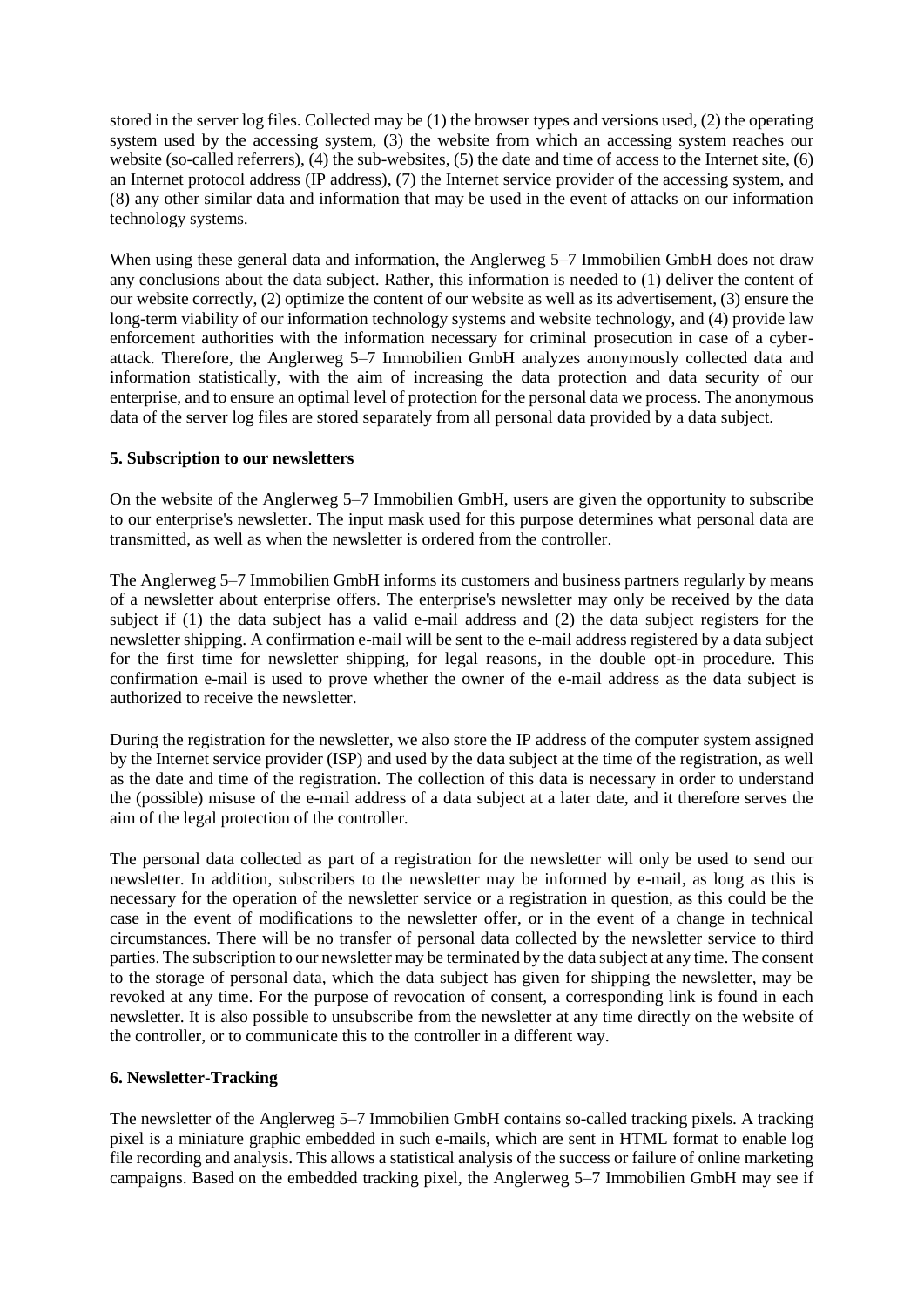and when an e-mail was opened by a data subject, and which links in the e-mail were called up by data subjects.

Such personal data collected in the tracking pixels contained in the newsletters are stored and analyzed by the controller in order to optimize the shipping of the newsletter, as well as to adapt the content of future newsletters even better to the interests of the data subject. These personal data will not be passed on to third parties. Data subjects are at any time entitled to revoke the respective separate declaration of consent issued by means of the double-opt-in procedure. After a revocation, these personal data will be deleted by the controller. The Anglerweg 5–7 Immobilien GmbH automatically regards a withdrawal from the receipt of the newsletter as a revocation.

## **7. Contact possibility via the website**

The website of the Anglerweg 5–7 Immobilien GmbH contains information that enables a quick electronic contact to our enterprise, as well as direct communication with us, which also includes a general address of the so-called electronic mail (e-mail address). If a data subject contacts the controller by e-mail or via a contact form, the personal data transmitted by the data subject are automatically stored. Such personal data transmitted on a voluntary basis by a data subject to the data controller are stored for the purpose of processing or contacting the data subject. There is no transfer of this personal data to third parties.

### **8. Routine erasure and blocking of personal data**

The data controller shall process and store the personal data of the data subject only for the period necessary to achieve the purpose of storage, or as far as this is granted by the European legislator or other legislators in laws or regulations to which the controller is subject to.

If the storage purpose is not applicable, or if a storage period prescribed by the European legislator or another competent legislator expires, the personal data are routinely blocked or erased in accordance with legal requirements.

#### **9. Rights of the data subject**

#### • **a) Right of confirmation**

Each data subject shall have the right granted by the European legislator to obtain from the controller the confirmation as to whether or not personal data concerning him or her are being processed. If a data subject wishes to avail himself of this right of confirmation, he or she may, at any time, contact any employee of the controller.

#### • **b) Right of access**

Each data subject shall have the right granted by the European legislator to obtain from the controller free information about his or her personal data stored at any time and a copy of this information. Furthermore, the European directives and regulations grant the data subject access to the following information:

- o the purposes of the processing;
- o the categories of personal data concerned;
- o the recipients or categories of recipients to whom the personal data have been or will be disclosed, in particular recipients in third countries or international organisations;
- o where possible, the envisaged period for which the personal data will be stored, or, if not possible, the criteria used to determine that period;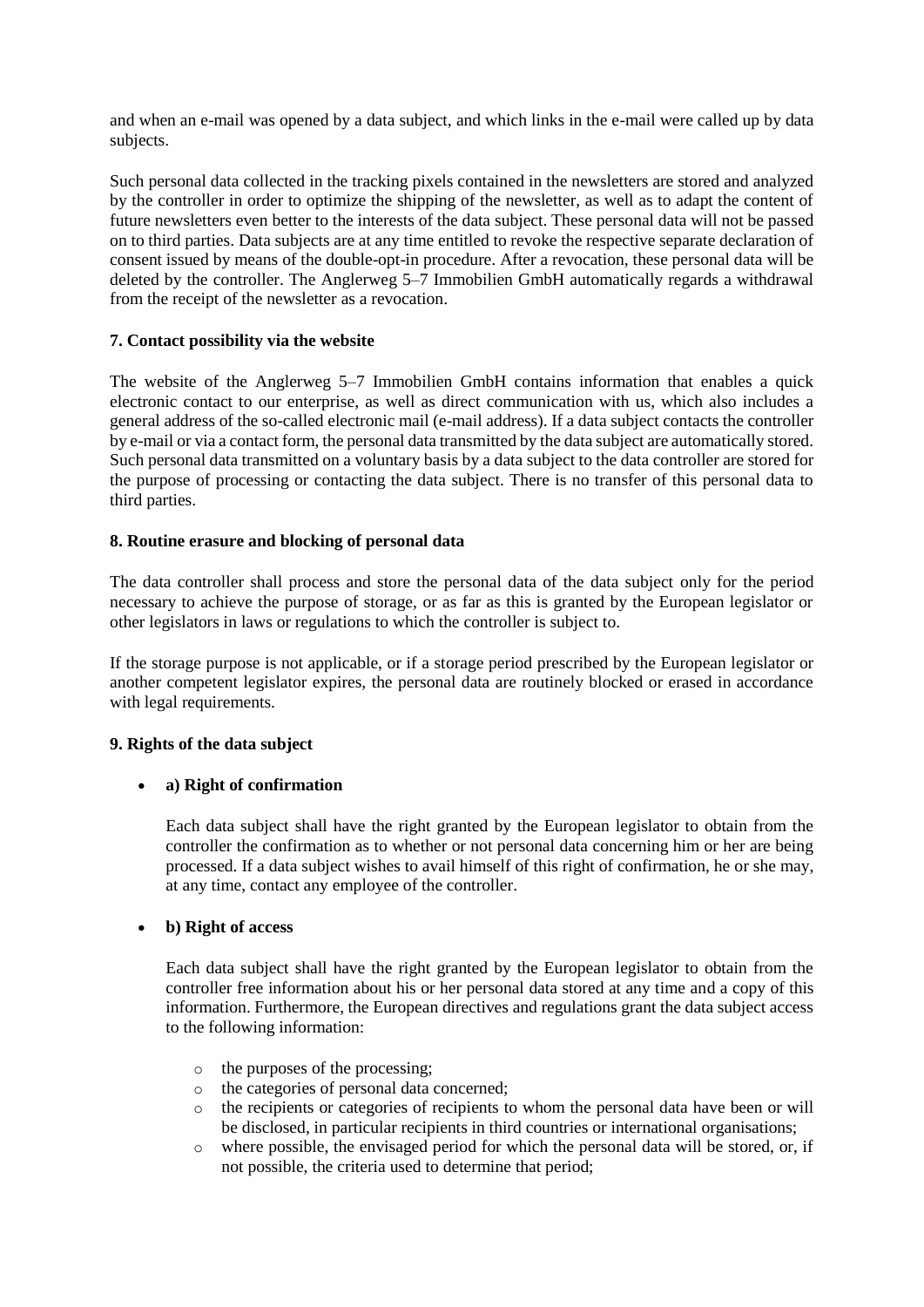- o the existence of the right to request from the controller rectification or erasure of personal data, or restriction of processing of personal data concerning the data subject, or to object to such processing;
- o the existence of the right to lodge a complaint with a supervisory authority;
- o where the personal data are not collected from the data subject, any available information as to their source;
- o the existence of automated decision-making, including profiling, referred to in Article 22(1) and (4) of the GDPR and, at least in those cases, meaningful information about the logic involved, as well as the significance and envisaged consequences of such processing for the data subject.

Furthermore, the data subject shall have a right to obtain information as to whether personal data are transferred to a third country or to an international organisation. Where this is the case, the data subject shall have the right to be informed of the appropriate safeguards relating to the transfer.

If a data subject wishes to avail himself of this right of access, he or she may, at any time, contact any employee of the controller.

## • **c) Right to rectification**

Each data subject shall have the right granted by the European legislator to obtain from the controller without undue delay the rectification of inaccurate personal data concerning him or her. Taking into account the purposes of the processing, the data subject shall have the right to have incomplete personal data completed, including by means of providing a supplementary statement.

If a data subject wishes to exercise this right to rectification, he or she may, at any time, contact any employee of the controller.

# • **d) Right to erasure (Right to be forgotten)**

Each data subject shall have the right granted by the European legislator to obtain from the controller the erasure of personal data concerning him or her without undue delay, and the controller shall have the obligation to erase personal data without undue delay where one of the following grounds applies, as long as the processing is not necessary:

- o The personal data are no longer necessary in relation to the purposes for which they were collected or otherwise processed.
- o The data subject withdraws consent to which the processing is based according to point (a) of Article 6(1) of the GDPR, or point (a) of Article 9(2) of the GDPR, and where there is no other legal ground for the processing.
- $\circ$  The data subject objects to the processing pursuant to Article 21(1) of the GDPR and there are no overriding legitimate grounds for the processing, or the data subject objects to the processing pursuant to Article 21(2) of the GDPR.
- o The personal data have been unlawfully processed.
- o The personal data must be erased for compliance with a legal obligation in Union or Member State law to which the controller is subject.
- o The personal data have been collected in relation to the offer of information society services referred to in Article 8(1) of the GDPR.

If one of the aforementioned reasons applies, and a data subject wishes to request the erasure of personal data stored by the Anglerweg 5–7 Immobilien GmbH, he or she may, at any time,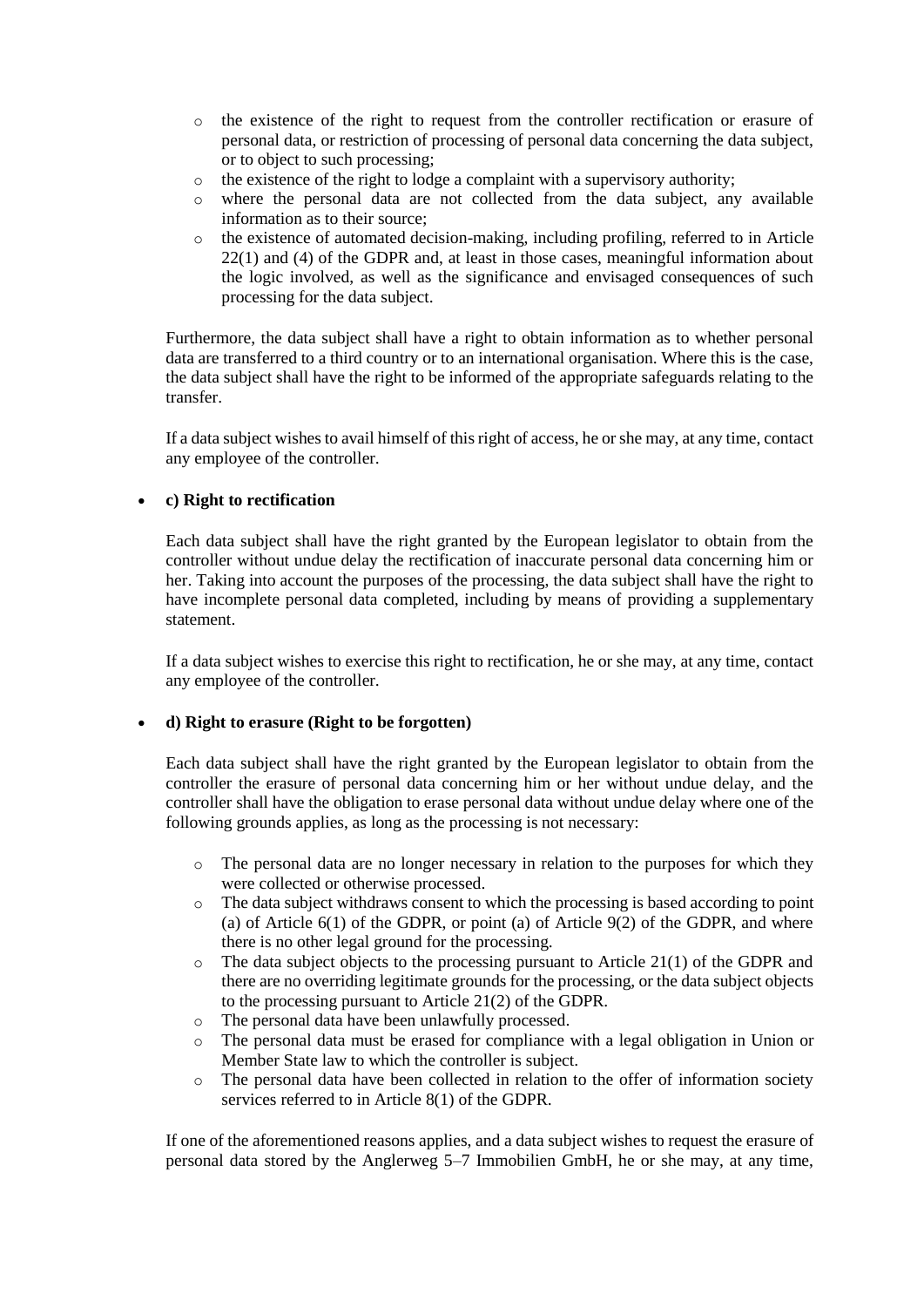contact any employee of the controller. An employee of Anglerweg 5–7 Immobilien GmbH shall promptly ensure that the erasure request is complied with immediately.

Where the controller has made personal data public and is obliged pursuant to Article 17(1) to erase the personal data, the controller, taking account of available technology and the cost of implementation, shall take reasonable steps, including technical measures, to inform other controllers processing the personal data that the data subject has requested erasure by such controllers of any links to, or copy or replication of, those personal data, as far as processing is not required. An employees of the Anglerweg 5–7 Immobilien GmbH will arrange the necessary measures in individual cases.

## • **e) Right of restriction of processing**

Each data subject shall have the right granted by the European legislator to obtain from the controller restriction of processing where one of the following applies:

- $\circ$  The accuracy of the personal data is contested by the data subject, for a period enabling the controller to verify the accuracy of the personal data.
- o The processing is unlawful and the data subject opposes the erasure of the personal data and requests instead the restriction of their use instead.
- $\circ$  The controller no longer needs the personal data for the purposes of the processing, but they are required by the data subject for the establishment, exercise or defence of legal claims.
- $\circ$  The data subject has objected to processing pursuant to Article 21(1) of the GDPR pending the verification whether the legitimate grounds of the controller override those of the data subject.

If one of the aforementioned conditions is met, and a data subject wishes to request the restriction of the processing of personal data stored by the Anglerweg 5–7 Immobilien GmbH, he or she may at any time contact any employee of the controller. The employee of the Anglerweg 5–7 Immobilien GmbH will arrange the restriction of the processing.

#### • **f) Right to data portability**

Each data subject shall have the right granted by the European legislator, to receive the personal data concerning him or her, which was provided to a controller, in a structured, commonly used and machine-readable format. He or she shall have the right to transmit those data to another controller without hindrance from the controller to which the personal data have been provided, as long as the processing is based on consent pursuant to point (a) of Article 6(1) of the GDPR or point (a) of Article 9(2) of the GDPR, or on a contract pursuant to point (b) of Article 6(1) of the GDPR, and the processing is carried out by automated means, as long as the processing is not necessary for the performance of a task carried out in the public interest or in the exercise of official authority vested in the controller.

Furthermore, in exercising his or her right to data portability pursuant to Article 20(1) of the GDPR, the data subject shall have the right to have personal data transmitted directly from one controller to another, where technically feasible and when doing so does not adversely affect the rights and freedoms of others.

In order to assert the right to data portability, the data subject may at any time contact any employee of the Anglerweg 5–7 Immobilien GmbH.

#### • **g) Right to object**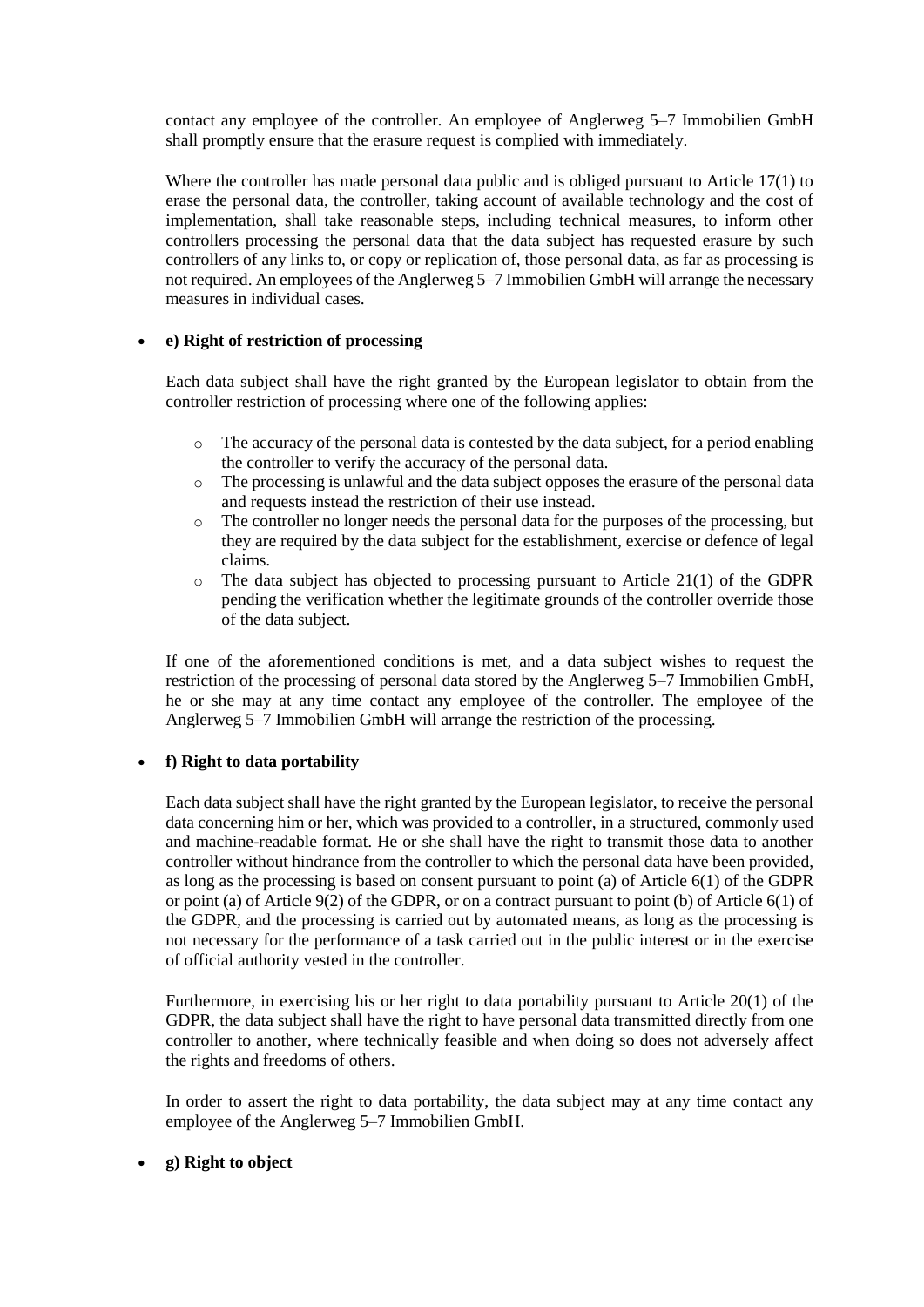Each data subject shall have the right granted by the European legislator to object, on grounds relating to his or her particular situation, at any time, to processing of personal data concerning him or her, which is based on point (e) or (f) of Article 6(1) of the GDPR. This also applies to profiling based on these provisions.

The Anglerweg 5–7 Immobilien GmbH shall no longer process the personal data in the event of the objection, unless we can demonstrate compelling legitimate grounds for the processing which override the interests, rights and freedoms of the data subject, or for the establishment, exercise or defence of legal claims.

If the Anglerweg 5–7 Immobilien GmbH processes personal data for direct marketing purposes, the data subject shall have the right to object at any time to processing of personal data concerning him or her for such marketing. This applies to profiling to the extent that it is related to such direct marketing. If the data subject objects to the Anglerweg 5–7 Immobilien GmbH to the processing for direct marketing purposes, the Anglerweg 5–7 Immobilien GmbH will no longer process the personal data for these purposes.

In addition, the data subject has the right, on grounds relating to his or her particular situation, to object to processing of personal data concerning him or her by the Anglerweg 5–7 Immobilien GmbH for scientific or historical research purposes, or for statistical purposes pursuant to Article 89(1) of the GDPR, unless the processing is necessary for the performance of a task carried out for reasons of public interest.

In order to exercise the right to object, the data subject may contact any employee of the Anglerweg 5–7 Immobilien GmbH. In addition, the data subject is free in the context of the use of information society services, and notwithstanding Directive 2002/58/EC, to use his or her right to object by automated means using technical specifications.

#### • **h) Automated individual decision-making, including profiling**

Each data subject shall have the right granted by the European legislator not to be subject to a decision based solely on automated processing, including profiling, which produces legal effects concerning him or her, or similarly significantly affects him or her, as long as the decision (1) is not is necessary for entering into, or the performance of, a contract between the data subject and a data controller, or (2) is not authorised by Union or Member State law to which the controller is subject and which also lays down suitable measures to safeguard the data subject's rights and freedoms and legitimate interests, or (3) is not based on the data subject's explicit consent.

If the decision (1) is necessary for entering into, or the performance of, a contract between the data subject and a data controller, or (2) it is based on the data subject's explicit consent, the Anglerweg 5–7 Immobilien GmbH shall implement suitable measures to safeguard the data subject's rights and freedoms and legitimate interests, at least the right to obtain human intervention on the part of the controller, to express his or her point of view and contest the decision.

If the data subject wishes to exercise the rights concerning automated individual decisionmaking, he or she may, at any time, contact any employee of the Anglerweg 5–7 Immobilien GmbH.

#### • **i) Right to withdraw data protection consent**

Each data subject shall have the right granted by the European legislator to withdraw his or her consent to processing of his or her personal data at any time.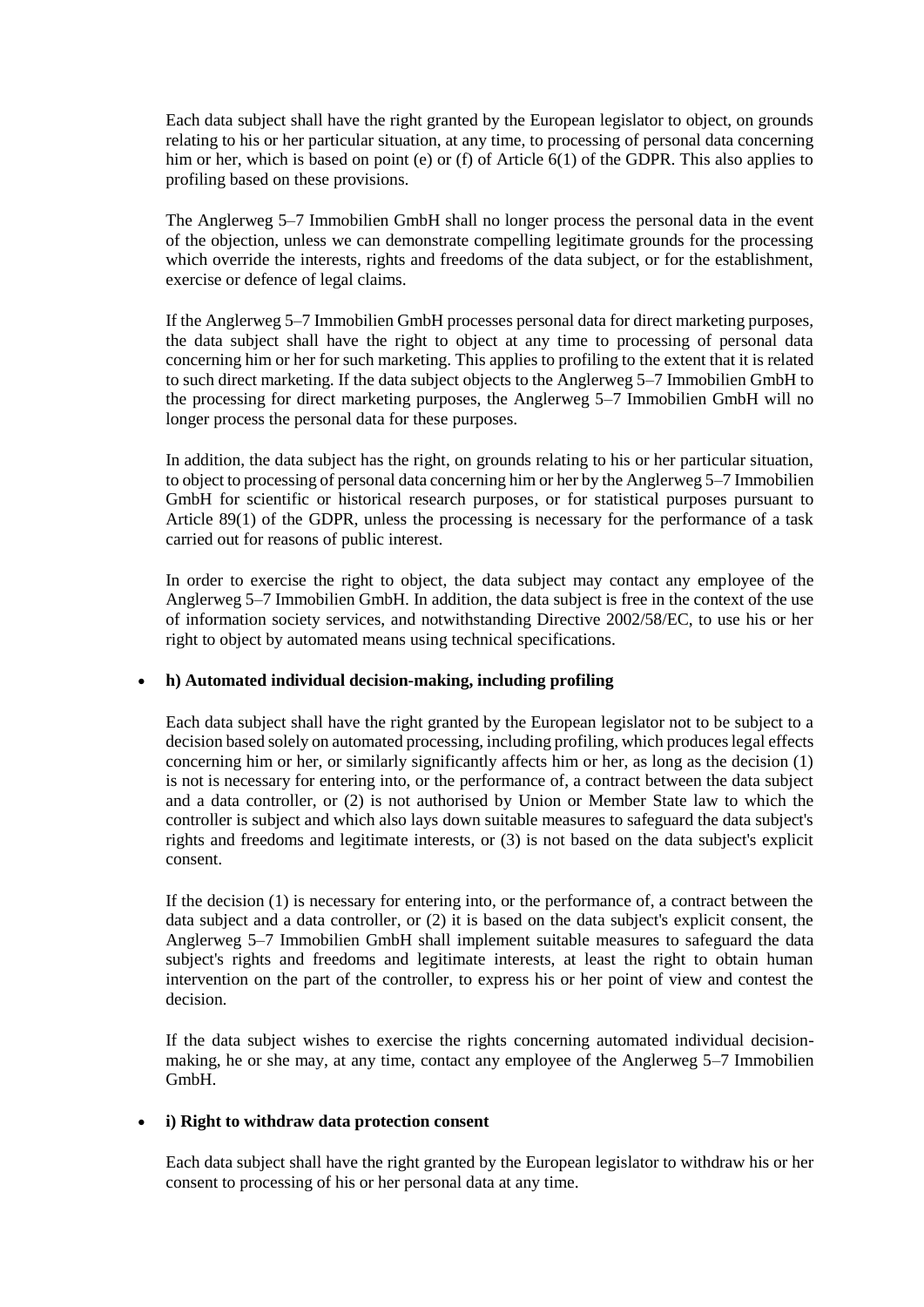If the data subject wishes to exercise the right to withdraw the consent, he or she may, at any time, contact any employee of the Anglerweg 5–7 Immobilien GmbH.

### **10. Data protection provisions about the application and use of Facebook**

On this website, the controller has integrated components of the enterprise Facebook. Facebook is a social network.

A social network is a place for social meetings on the Internet, an online community, which usually allows users to communicate with each other and interact in a virtual space. A social network may serve as a platform for the exchange of opinions and experiences, or enable the Internet community to provide personal or business-related information. Facebook allows social network users to include the creation of private profiles, upload photos, and network through friend requests.

The operating company of Facebook is Facebook, Inc., 1 Hacker Way, Menlo Park, CA 94025, United States. If a person lives outside of the United States or Canada, the controller is the Facebook Ireland Ltd., 4 Grand Canal Square, Grand Canal Harbour, Dublin 2, Ireland.

With each call-up to one of the individual pages of this Internet website, which is operated by the controller and into which a Facebook component (Facebook plug-ins) was integrated, the web browser on the information technology system of the data subject is automatically prompted to download display of the corresponding Facebook component from Facebook through the Facebook component. An overview of all the Facebook Plug-ins may be accessed under https://developers.facebook.com/docs/plugins/. During the course of this technical procedure, Facebook is made aware of what specific sub-site of our website was visited by the data subject.

If the data subject is logged in at the same time on Facebook, Facebook detects with every call-up to our website by the data subject—and for the entire duration of their stay on our Internet site—which specific sub-site of our Internet page was visited by the data subject. This information is collected through the Facebook component and associated with the respective Facebook account of the data subject. If the data subject clicks on one of the Facebook buttons integrated into our website, e.g. the "Like" button, or if the data subject submits a comment, then Facebook matches this information with the personal Facebook user account of the data subject and stores the personal data.

Facebook always receives, through the Facebook component, information about a visit to our website by the data subject, whenever the data subject is logged in at the same time on Facebook during the time of the call-up to our website. This occurs regardless of whether the data subject clicks on the Facebook component or not. If such a transmission of information to Facebook is not desirable for the data subject, then he or she may prevent this by logging off from their Facebook account before a call-up to our website is made.

The data protection guideline published by Facebook, which is available at https://facebook.com/about/privacy/, provides information about the collection, processing and use of personal data by Facebook. In addition, it is explained there what setting options Facebook offers to protect the privacy of the data subject. In addition, different configuration options are made available to allow the elimination of data transmission to Facebook. These applications may be used by the data subject to eliminate a data transmission to Facebook.

### **11. Data protection provisions about the application and use of Google AdSense**

On this website, the controller has integrated Google AdSense. Google AdSense is an online service which allows the placement of advertising on third-party sites. Google AdSense is based on an algorithm that selects advertisements displayed on third-party sites to match with the content of the respective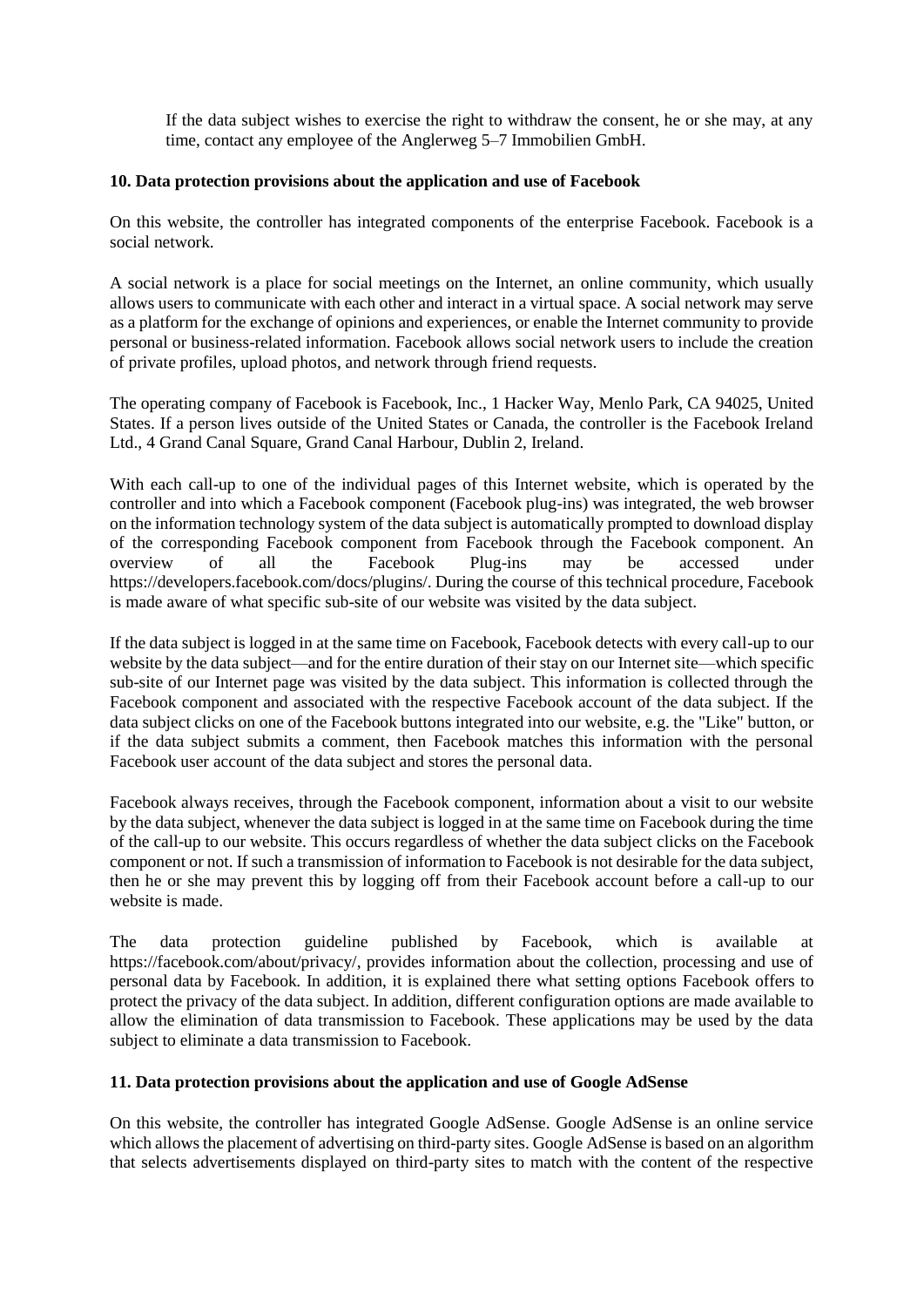third-party site. Google AdSense allows an interest-based targeting of the Internet user, which is implemented by means of generating individual user profiles.

The operating company of Google's AdSense component is Alphabet Inc., 1600 Amphitheatre Pkwy, Mountain View, CA 94043-1351, United States.

The purpose of Google's AdSense component is the integration of advertisements on our website. Google AdSense places a cookie on the information technology system of the data subject. The definition of cookies is explained above. With the setting of the cookie, Alphabet Inc. is enabled to analyze the use of our website. With each call-up to one of the individual pages of this Internet site, which is operated by the controller and into which a Google AdSense component is integrated, the Internet browser on the information technology system of the data subject will automatically submit data through the Google AdSense component for the purpose of online advertising and the settlement of commissions to Alphabet Inc. During the course of this technical procedure, the enterprise Alphabet Inc. gains knowledge of personal data, such as the IP address of the data subject, which serves Alphabet Inc., inter alia, to understand the origin of visitors and clicks and subsequently create commission settlements.

The data subject may, as stated above, prevent the setting of cookies through our website at any time by means of a corresponding adjustment of the web browser used and thus permanently deny the setting of cookies. Such an adjustment to the Internet browser used would also prevent Alphabet Inc. from setting a cookie on the information technology system of the data subject. Additionally, cookies already in use by Alphabet Inc. may be deleted at any time via a web browser or other software programs.

Furthermore, Google AdSense also uses so-called tracking pixels. A tracking pixel is a miniature graphic that is embedded in web pages to enable a log file recording and a log file analysis through which a statistical analysis may be performed. Based on the embedded tracking pixels, Alphabet Inc. is able to determine if and when a website was opened by a data subject, and which links were clicked on by the data subject. Tracking pixels serve, inter alia, to analyze the flow of visitors on a website.

Through Google AdSense, personal data and information—which also includes the IP address, and is necessary for the collection and accounting of the displayed advertisements—is transmitted to Alphabet Inc. in the United States of America. These personal data will be stored and processed in the United States of America. The Alphabet Inc. may disclose the collected personal data through this technical procedure to third parties.

Google AdSense is further explained under the following link https://www.google.com/intl/en/adsense/start/.

## **12. Data protection provisions about the application and use of Google Analytics (with anonymization function)**

On this website, the controller has integrated the component of Google Analytics (with the anonymizer function). Google Analytics is a web analytics service. Web analytics is the collection, gathering, and analysis of data about the behavior of visitors to websites. A web analysis service collects, inter alia, data about the website from which a person has come (the so-called referrer), which sub-pages were visited, or how often and for what duration a sub-page was viewed. Web analytics are mainly used for the optimization of a website and in order to carry out a cost-benefit analysis of Internet advertising.

The operator of the Google Analytics component is Google Inc., 1600 Amphitheatre Pkwy, Mountain View, CA 94043-1351, United States.

For the web analytics through Google Analytics the controller uses the application "\_gat. \_anonymizeIp". By means of this application the IP address of the Internet connection of the data subject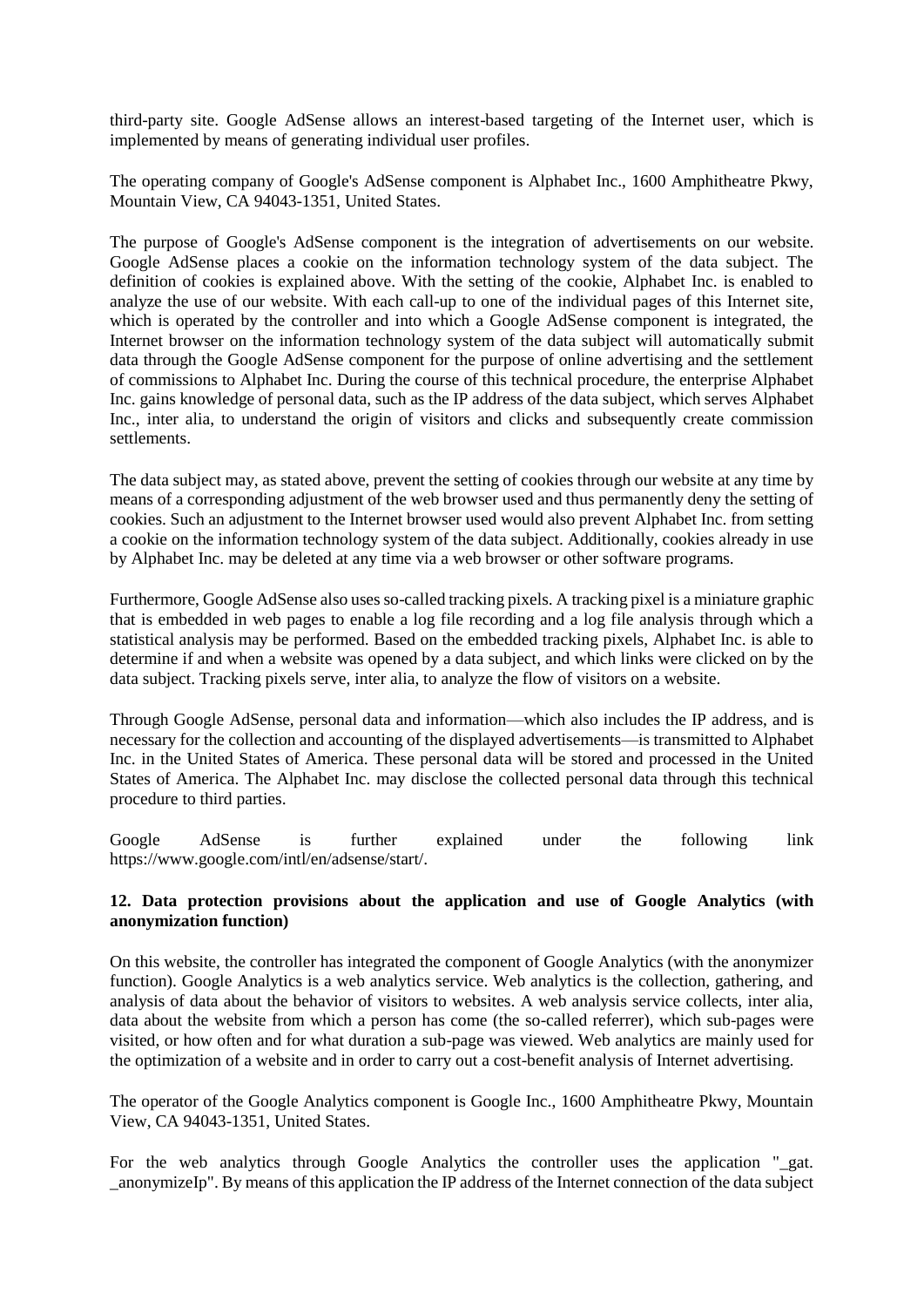is abridged by Google and anonymised when accessing our websites from a Member State of the European Union or another Contracting State to the Agreement on the European Economic Area.

The purpose of the Google Analytics component is to analyze the traffic on our website. Google uses the collected data and information, inter alia, to evaluate the use of our website and to provide online reports, which show the activities on our websites, and to provide other services concerning the use of our Internet site for us.

Google Analytics places a cookie on the information technology system of the data subject. The definition of cookies is explained above. With the setting of the cookie, Google is enabled to analyze the use of our website. With each call-up to one of the individual pages of this Internet site, which is operated by the controller and into which a Google Analytics component was integrated, the Internet browser on the information technology system of the data subject will automatically submit data through the Google Analytics component for the purpose of online advertising and the settlement of commissions to Google. During the course of this technical procedure, the enterprise Google gains knowledge of personal information, such as the IP address of the data subject, which serves Google, inter alia, to understand the origin of visitors and clicks, and subsequently create commission settlements.

The cookie is used to store personal information, such as the access time, the location from which the access was made, and the frequency of visits of our website by the data subject. With each visit to our Internet site, such personal data, including the IP address of the Internet access used by the data subject, will be transmitted to Google in the United States of America. These personal data are stored by Google in the United States of America. Google may pass these personal data collected through the technical procedure to third parties.

The data subject may, as stated above, prevent the setting of cookies through our website at any time by means of a corresponding adjustment of the web browser used and thus permanently deny the setting of cookies. Such an adjustment to the Internet browser used would also prevent Google Analytics from setting a cookie on the information technology system of the data subject. In addition, cookies already in use by Google Analytics may be deleted at any time via a web browser or other software programs.

In addition, the data subject has the possibility of objecting to a collection of data that are generated by Google Analytics, which is related to the use of this website, as well as the processing of this data by Google and the chance to preclude any such. For this purpose, the data subject must download a browser add-on under the link https://tools.google.com/dlpage/gaoptout and install it. This browser add-on tells Google Analytics through a JavaScript, that any data and information about the visits of Internet pages may not be transmitted to Google Analytics. The installation of the browser add-ons is considered an objection by Google. If the information technology system of the data subject is later deleted, formatted, or newly installed, then the data subject must reinstall the browser add-ons to disable Google Analytics. If the browser add-on was uninstalled by the data subject or any other person who is attributable to their sphere of competence, or is disabled, it is possible to execute the reinstallation or reactivation of the browser add-ons.

Further information and the applicable data protection provisions of Google may be retrieved under https://www.google.com/intl/en/policies/privacy/ and under http://www.google.com/analytics/terms/us.html. Google Analytics is further explained under the following Link https://www.google.com/analytics/.

## **13. Data protection provisions about the application and use of Google Remarketing**

On this website, the controller has integrated Google Remarketing services. Google Remarketing is a feature of Google AdWords, which allows an enterprise to display advertising to Internet users who have previously resided on the enterprise's Internet site. The integration of Google Remarketing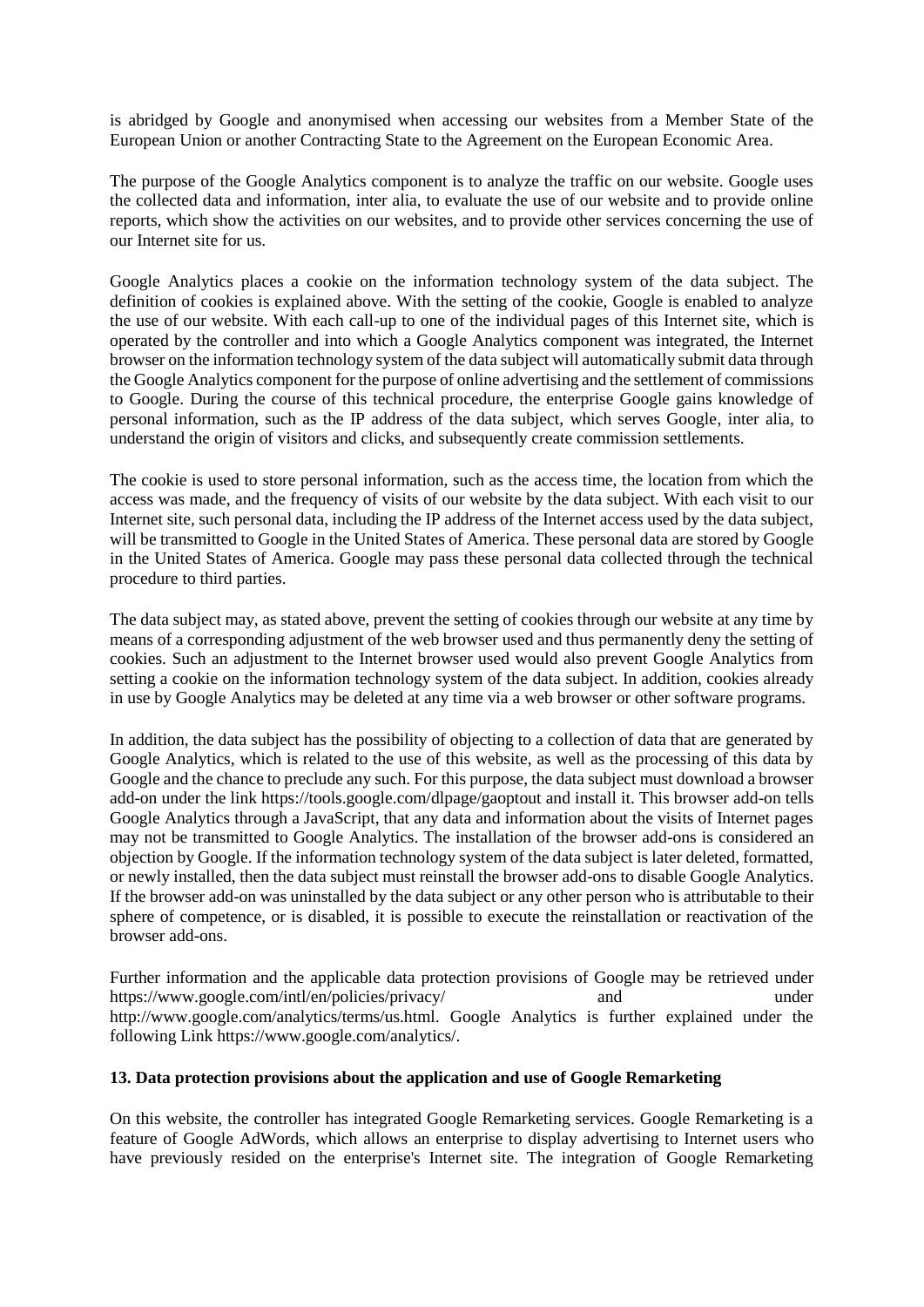therefore allows an enterprise to create user-based advertising and thus shows relevant advertisements to interested Internet users.

The operating company of the Google Remarketing services is the Google Inc., 1600 Amphitheatre Pkwy, Mountain View, CA 94043-1351, United States.

The purpose of Google Remarketing is the insertion of interest-relevant advertising. Google Remarketing allows us to display ads on the Google network or on other websites, which are based on individual needs and matched to the interests of Internet users.

Google Remarketing sets a cookie on the information technology system of the data subject. The definition of cookies is explained above. With the setting of the cookie, Google enables a recognition of the visitor of our website if he calls up consecutive web pages, which are also a member of the Google advertising network. With each call-up to an Internet site on which the service has been integrated by Google Remarketing, the web browser of the data subject identifies automatically with Google. During the course of this technical procedure, Google receives personal information, such as the IP address or the surfing behaviour of the user, which Google uses, inter alia, for the insertion of interest relevant advertising.

The cookie is used to store personal information, e.g. the Internet pages visited by the data subject. Each time we visit our Internet pages, personal data, including the IP address of the Internet access used by the data subject, is transmitted to Google in the United States of America. These personal data are stored by Google in the United States of America. Google may pass these personal data collected through the technical procedure to third parties.

The data subject may, as stated above, prevent the setting of cookies through our website at any time by means of a corresponding adjustment of the web browser used and thus permanently deny the setting of cookies. Such an adjustment to the Internet browser used would also prevent Google from setting a cookie on the information technology system of the data subject. In addition, cookies already in use by Google may be deleted at any time via a web browser or other software programs.

In addition, the data subject has the possibility of objecting to the interest-based advertising by Google. For this purpose, the data subject must call up the link to www.google.de/settings/ads and make the desired settings on each Internet browser used by the data subject.

Further information and the actual data protection provisions of Google may be retrieved under https://www.google.com/intl/en/policies/privacy/.

#### **14. Data protection provisions about the application and use of Google-AdWords**

On this website, the controller has integrated Google AdWords. Google AdWords is a service for Internet advertising that allows the advertiser to place ads in Google search engine results and the Google advertising network. Google AdWords allows an advertiser to pre-define specific keywords with the help of which an ad on Google's search results only then displayed, when the user utilizes the search engine to retrieve a keyword-relevant search result. In the Google Advertising Network, the ads are distributed on relevant web pages using an automatic algorithm, taking into account the previously defined keywords.

The operating company of Google AdWords is Google Inc., 1600 Amphitheatre Pkwy, Mountain View, CA 94043-1351, UNITED STATES.

The purpose of Google AdWords is the promotion of our website by the inclusion of relevant advertising on the websites of third parties and in the search engine results of the search engine Google and an insertion of third-party advertising on our website.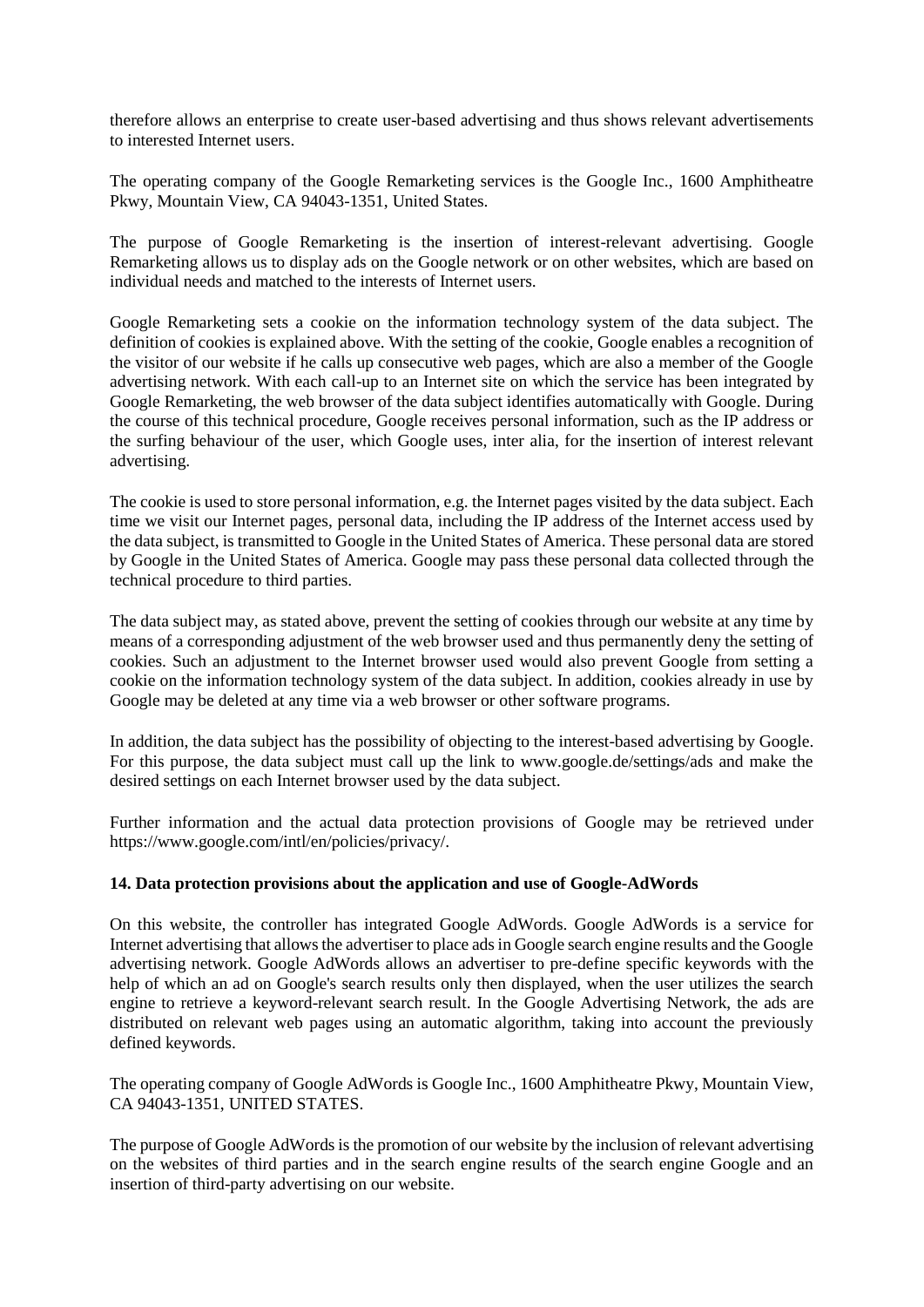If a data subject reaches our website via a Google ad, a conversion cookie is filed on the information technology system of the data subject through Google. The definition of cookies is explained above. A conversion cookie loses its validity after 30 days and is not used to identify the data subject. If the cookie has not expired, the conversion cookie is used to check whether certain sub-pages, e.g, the shopping cart from an online shop system, were called up on our website. Through the conversion cookie, both Google and the controller can understand whether a person who reached an AdWords ad on our website generated sales, that is, executed or canceled a sale of goods.

The data and information collected through the use of the conversion cookie is used by Google to create visit statistics for our website. These visit statistics are used in order to determine the total number of users who have been served through AdWords ads to ascertain the success or failure of each AdWords ad and to optimize our AdWords ads in the future. Neither our company nor other Google AdWords advertisers receive information from Google that could identify the data subject.

The conversion cookie stores personal information, e.g. the Internet pages visited by the data subject. Each time we visit our Internet pages, personal data, including the IP address of the Internet access used by the data subject, is transmitted to Google in the United States of America. These personal data are stored by Google in the United States of America. Google may pass these personal data collected through the technical procedure to third parties.

The data subject may, at any time, prevent the setting of cookies by our website, as stated above, by means of a corresponding setting of the Internet browser used and thus permanently deny the setting of cookies. Such a setting of the Internet browser used would also prevent Google from placing a conversion cookie on the information technology system of the data subject. In addition, a cookie set by Google AdWords may be deleted at any time via the Internet browser or other software programs.

The data subject has a possibility of objecting to the interest based advertisement of Google. Therefore, the data subject must access from each of the browsers in use the link www.google.de/settings/ads and set the desired settings.

Further information and the applicable data protection provisions of Google may be retrieved under https://www.google.com/intl/en/policies/privacy/.

# **15. Legal basis for the processing**

Art. 6(1) lit. a GDPR serves as the legal basis for processing operations for which we obtain consent for a specific processing purpose. If the processing of personal data is necessary for the performance of a contract to which the data subject is party, as is the case, for example, when processing operations are necessary for the supply of goods or to provide any other service, the processing is based on Article 6(1) lit. b GDPR. The same applies to such processing operations which are necessary for carrying out precontractual measures, for example in the case of inquiries concerning our products or services. Is our company subject to a legal obligation by which processing of personal data is required, such as for the fulfillment of tax obligations, the processing is based on Art. 6(1) lit. c GDPR. In rare cases, the processing of personal data may be necessary to protect the vital interests of the data subject or of another natural person. This would be the case, for example, if a visitor were injured in our company and his name, age, health insurance data or other vital information would have to be passed on to a doctor, hospital or other third party. Then the processing would be based on Art. 6(1) lit. d GDPR. Finally, processing operations could be based on Article  $6(1)$  lit. f GDPR. This legal basis is used for processing operations which are not covered by any of the abovementioned legal grounds, if processing is necessary for the purposes of the legitimate interests pursued by our company or by a third party, except where such interests are overridden by the interests or fundamental rights and freedoms of the data subject which require protection of personal data. Such processing operations are particularly permissible because they have been specifically mentioned by the European legislator. He considered that a